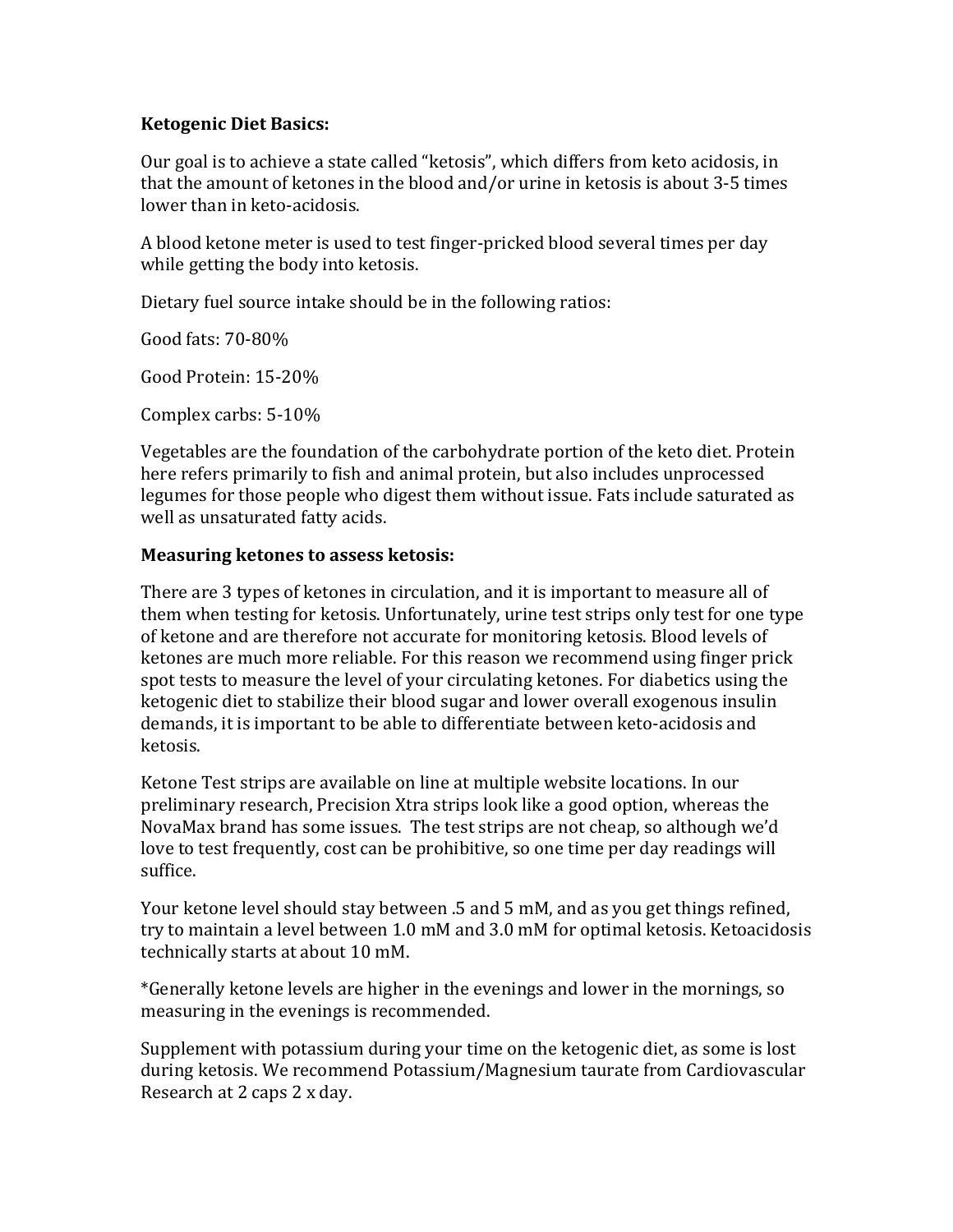### **Foods to avoid on the ketogenic diet:**

**SUGAR**: brown sugar, beet sugar, palm sugar, powdered sugar, cane sugar, AGAVE syrup (http://www.NaturalNews.com/024892.html), corn syrup, honey, maple syrup, sucrose, maltose, fructose, glucose, lactose (milk products), and the sugar alcohols such as sorbitol, erythritol, and xylitol (birch syrup). Not all sweet tasting things contain sugar, such as some amino acids, and sweeteners such as stevia and lo han guo.

**Grain and Flour: All grains are out on the ketogenic diet. This means:** rice, quinoa, millet, teff, rye, barley, wheat, amaranth, wild rice, etc, etc. It is also important to avoid all products made from **grain flours.** This includes: bread, waffles, pancakes, pasta, muffins, hot and cold cereals, tortillas, crackers, pretzels, and most baked goods.

**Starchy Vegetables and Tubers:** sweet potatoes, yams, potatoes and associated products (chips, hash browns, etc), corn, lima beans, and peas. Also watch for starchy thickeners in products.

**All Corn Containing Products**: corn chips, polenta, tamales, **popcorn**. Be sure to watch for corn syrup, starch, etc. as hidden ingredients in packaged foods and restaurants.

**Boxed processed foods,** because most are high in wheat and sugar and are the worst high carb foods to eat because of the added preservatives and fillers.

**Fruit and Fruit Juice**: Berries contain the least amount of carbohydrates of all of the "fruits', so we often recommend a small handful of berries as a snack. Just be sure to watch your ketones, as too much carb can pull you out of ketosis.

**Most legumes, including beans and lentils** contain considerable amounts of starch.

**Vegetable juice:** carrot and beet juice is especially high in fructose, and when you take away the fibers and lignans from the vegetables by juicing them, you are left with all of the sugars free floating in solution. This makes the glycemic load go up, and is unwanted for maintenance of ketosis.

**Milk** of all kinds contains lactose, which is milk sugar. Skim milk is the highest in sugar, and lowest in the good fats. Heavy cream is highest in fats, so if you're going to risk your ketosis and have some dairy, go for a tiny bit the cream!

**Higher carb veggies:** Tomatoes, carrots, peppers, and summer squashes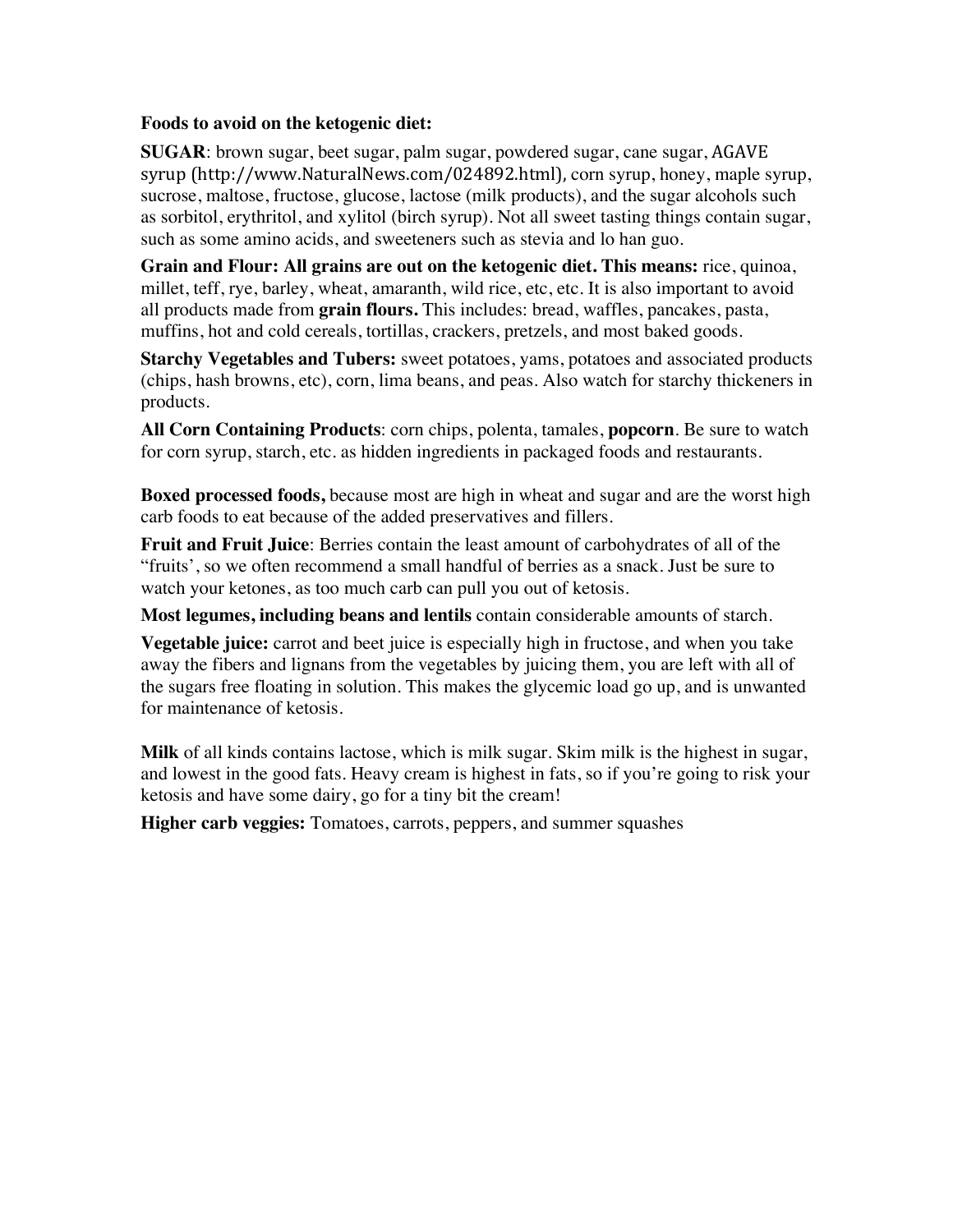### **So What Can I Eat?**

### **Veggies:**

Here are some low carb veggie option from the Ketogenic Diet Resource page:

Alfalfa Sprouts, Leafy green vegetables, Asparagus, Bamboo Shoots, Bean Sprouts, Beet Greens, Bok Choy, Broccoli, Brussels Sprouts, Cabbage Cauliflower, Celery, Celery Root, Chard, Chives, Collard Greens, Cucumbers, Dandelion, Greens, Dill Pickles, Garlic, Kale, Leeks, Lettuces (watch these in diabetes as they can sometimes cause paradoxical blood sugar spikes) and salad greens (Arugula, Bok Choy, Boston lettuce, Chicory, Endive, Escarole, Fennel, Mache, Radicchio, Romaine, Sorrel.) Mushrooms, Olives, Onions (watch these as they are higher in sugar, and contain high levels of sufur). Radishes, Sauerkraut, Scallions, Shallots, Snow Peas, Spinach, Swiss Chard, Turnips, Water Chestnuts.

# **Meats**

All organic, free range meats and wild seafood.

Game meats are great when available.

Organic, free range eggs

# **Good Fats**

Coconut butter, milk, and oil

Olive oil

Avocado

Butter or Ghee (Clarified Butter)

Sesame Oil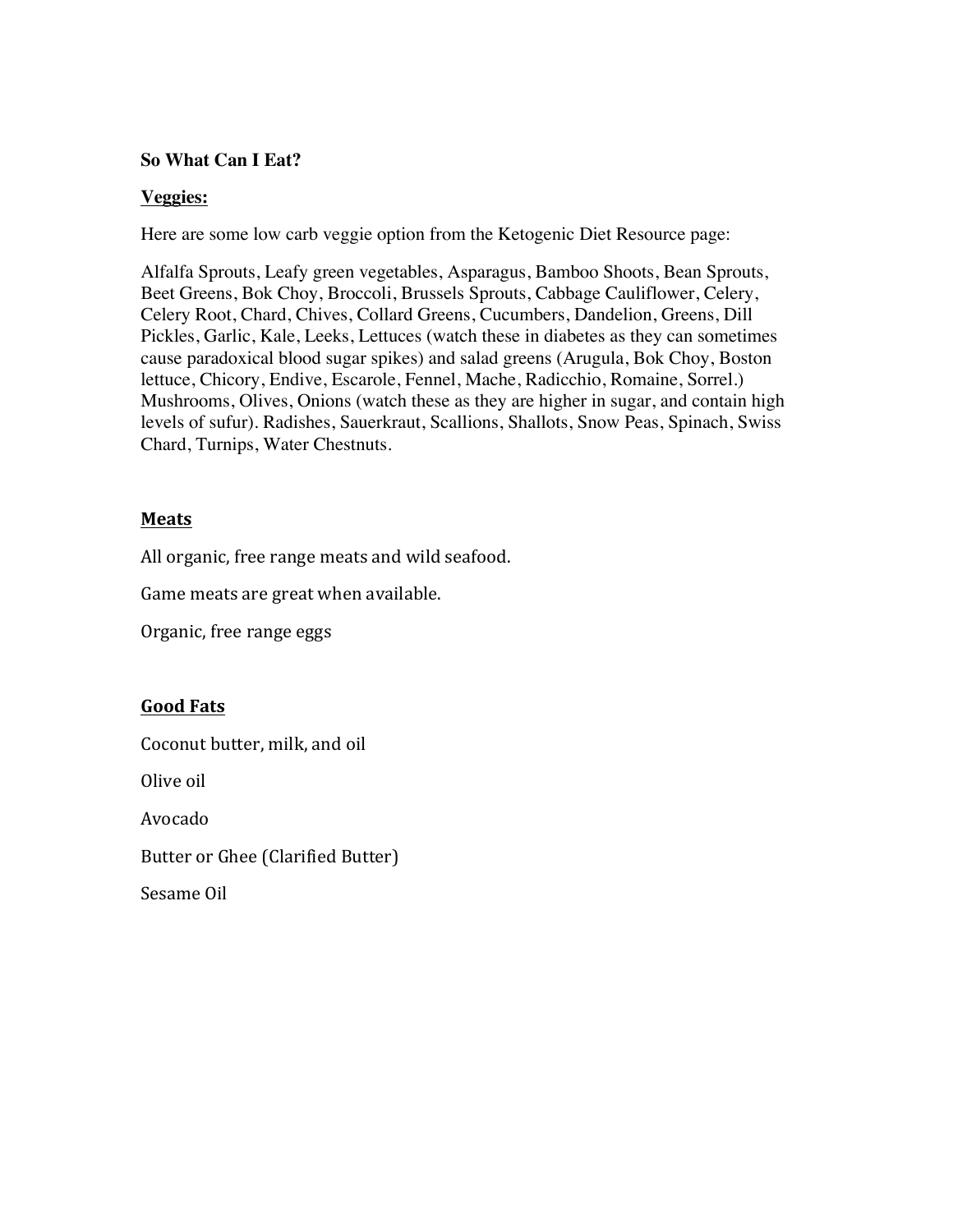|                                           | <b>Calories</b> | Fat<br>$\left( g\right)$ | Carbs<br>(g)   | Fiber (g)      | Net<br>carbs   | Protein<br>(g) |
|-------------------------------------------|-----------------|--------------------------|----------------|----------------|----------------|----------------|
| Asparagus, cooked, 1 cup                  | 46              | $\overline{2}$           | 6              | 4              | 2              | 5              |
| Beans, cooked (black, kidney, chick peas, | 55              | $\mathbf{O}$             | 10             | 3              | $\overline{7}$ | $\overline{4}$ |
| lentils) 0.25 cup                         |                 |                          |                |                |                |                |
| Beans, green, cooked, 1 cup               | 34              | .5                       | 8              | 4              | 4              | 2              |
| Blueberries, raw, whole, 0.25 cup         | 21              | $\circ$                  | 5              | 1              | 4              | 0              |
| Broccoli, cooked, chopped, 0.5 cup        | 27              | $\circ$                  | 6              | 3              | 3              | 2              |
| Brussel Sprouts, raw, 1 cup               | 38              | $\circ$                  | 8              | 3              | 5              | 3              |
| Cabbage, green, raw, shredded, 4 oz.      | 23              | $\circ$                  | 5              | $\overline{2}$ | 3              | $\mathbf{1}$   |
| Carrots, baby, raw, 2 oz.                 | 20              | $\circ$                  | 6              | $\overline{2}$ | 4              | $\circ$        |
| Cauliflower, cooked, 1 cup                | 28              | $\circ$                  | 6              | $\overline{a}$ | 4              | $\overline{2}$ |
| Celery, raw, chopped, 1 cup               | 36              | 0                        | 7              | 4              | 3              | $\overline{2}$ |
| Cucumber, raw, sliced, 10 oz.             | 29              | $\circ$                  | 6              | $\overline{2}$ | 4              | $\mathbf{1}$   |
| Eggplant, raw, 6 oz.                      | 33              | $\circ$                  | 8              | 5              | 3              | 1              |
| Garlic, 6 cloves                          | 24              | $\circ$                  | 6              | 0              | 6              | 0              |
| Green beans, cooked, 0.5 cup              | 22              | $\circ$                  | 5              | $\mathbf{1}$   | 4              | $\mathbf{1}$   |
| Kale, raw, chopped, 2 oz.                 | 28              | $\circ$                  | 6              | $\mathbf{1}$   | 5              | $\overline{2}$ |
| Lemon juice, 1 tbsp.                      | 3               | $\circ$                  | $\mathbf{1}$   | 0              | $\mathbf{1}$   | 0              |
| Lettuce, any green leaf, shredded, 3 cups | 24              | $\circ$                  | 6              | 3              | 3              | 3              |
| Lettuce, iceberg, shredded, 3 cups        | 24              | $\circ$                  | 6              | 3              | 3              | 0              |
| Lettuce, Romaine shredded, 3 cups         | 24              | $\circ$                  | 6              | 3              | 3              | 3              |
| Lime juice, 1 tbsp.                       | 3               | $\circ$                  | $\mathbf{1}$   | 0              | $\mathbf{1}$   | $\circ$        |
| Mushrooms, button, raw, 6 oz.             | 37              | $\mathbf{1}$             | 6              | $\overline{2}$ | 4              | 5              |
| Mushrooms, Portabella, raw, 4 oz.         | 29              | $\circ$                  | 6              | $\overline{2}$ | 4              | 3              |
| Onion, green, 0.5 cup                     | 16              | $\circ$                  | $\overline{4}$ | $\mathbf{1}$   | 3              | $\mathbf{1}$   |
| Onion, white, raw, 0.5 cup                | 33              | $\circ$                  | 7              | $\mathbf{1}$   | 6              | 1              |
| Pepper, Bell, raw, 4 oz.                  | 23              | 0                        | 5              | 2              | 3              | $\circ$        |
| Potato, white, cooked, 0.5 cup            | 95              | 4                        | 13             | $\overline{2}$ | 11             | $\mathbf{1}$   |
| Raspberries, raw, whole, 0.5 cup          | 32              | $\mathbf{0}$             | 7              | 4              | 3              | 1              |
| Rice, white, cooked, 0.25 cup             | 51              | $\circ$                  | 11             | 0              | 11             | $\mathbf{1}$   |
| Shallots, chopped, 2 tbsp.                | 14              | $\circ$                  | 4              | 0              | 4              | $\circ$        |
| Spinach, cooked, from frozen, 5 oz.       | 57              | 3                        | 5              | 3              | $\overline{2}$ | $\overline{4}$ |
| Spinach, raw, 6 oz.                       | 38              | $\mathbf 1$              | 6              | 4              | $\overline{2}$ | 1              |
| Squash, Spaghetti, cooked, 1 cup          | 75              | 0                        | 10             | $\overline{2}$ | 8              | $\mathbf{1}$   |
| Squash, summer, cooked, sliced, 1 cup     | 36              | $\circ$                  | 8              | 3              | 5              | 2              |
| Strawberries, raw, whole, 0.5 cup         | 23              | $\circ$                  | 6              | $\overline{2}$ | $\overline{4}$ | 0              |
| Swiss Chard, chopped coarse, 3 cups       | 21              | 0                        | 4              | $\overline{2}$ | 2              | 2              |
| Tomato sauce, 0.5 cup                     | 40              | 0                        | 8              | 2              | 6              | $\overline{2}$ |
| Tomato, raw, 6 oz.                        | 31              | O                        | 7              | $\overline{c}$ | 5              | $\mathbf{1}$   |
| Turnips, raw, 4 oz.                       | 32              | $\circ$                  | $\overline{7}$ | $\overline{2}$ | 5              | $\mathbf{1}$   |

### **From "KETOGENIC DIET RESOURCE" - http://www.ketogenic-dietresource.com/low-carb-food-list.html**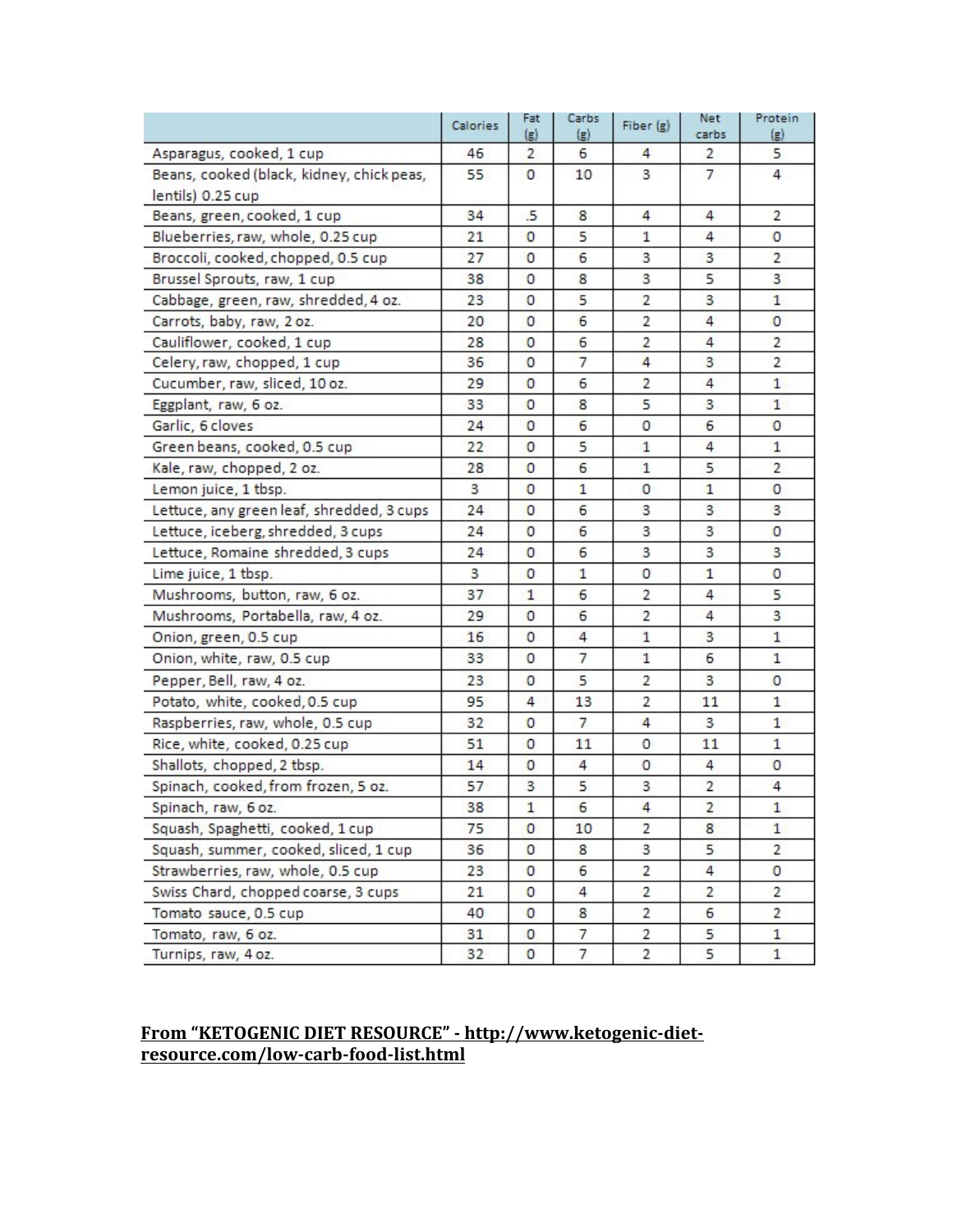**Super foods with added nutritional value -** all items organic, fresh and locally harvested whenever possible

**Bone Broth** – excellent all around source of many key nutrients: glycosaminoglycans (GAGs), chondroitin sulfate, keratin sulfate, and hyaluronic acid. Glycine and proline, Collagen and Gelatin, Minerals – calcium, phosphorous, magnesium

Fast swimming cold water fish:

Salmon, Trout, Sardines, Herring

Kefir (goat, raw/unpasteurized best, but still contains lactose)

Seaweeds 

Sauer kraut (lacto-fermented, Pickled Planet brand is the best!)

Miso

Salmon or salmon jerky (watch for hidden ingredients like sugar!)

Buffalo or buffalo jerky (watch for hidden ingredients like sugar!)

Eggs (organic, farm fresh whenever possible)

Blueberries, or any fresh local berry

Avocado

Olive Oil  $\sim$  (extra virgin cold pressed)

Butter/Ghee